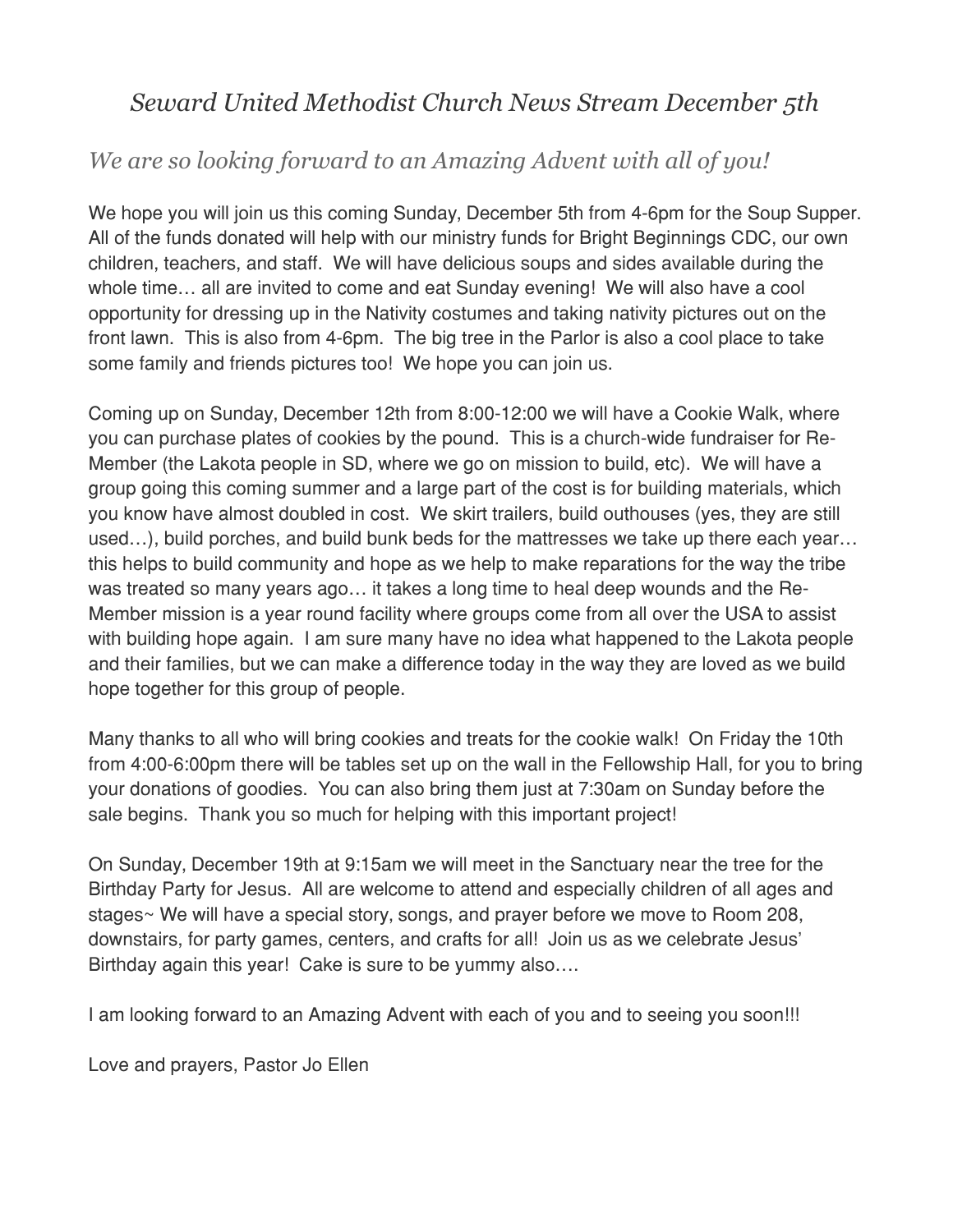## *Weekly Activities and Meetings*

- December 5th Communion Sunday both services
- December 5th Gather & Grow 12:00pm Parlor
- December 5th Bright Beginnings CDC Soup Supper Fundraiser 4:00pm Fellowship Hall
- December 5th Live Nativity Interactive Photo Opportunity 4:00pm
- December 8th Holy Scrappers Quilting 9:00am 12:00pm Fellowship Hall
- December 8th Focus 3:45pm
- December 8th Handbell Choir Rehearsal 5:45pm Sanctuary
- December 8th Chancel Choir Rehearsal 6:45pm Sanctuary
- December 9th Bible Study 10:30am Parlor
- December 9th FoodNet 5:00pm
- December 12th All Music Sunday, both services, bring a bell!
- December 12th Cookie Walk 8:00am 12:00pm
- December 12th Blood Pressure Checks after each service Sanctuary
- December 13th Kevin & Heidi Cheng Concert 6:30pm Sanctuary

## *Advent Season Worship Series*

The church season of Advent is upon us. Advent is the four Sundays before Christmas and is a time of preparation and waiting. Our Advent Worship series will be "Body and Soul: to Worship the Incarnate One." The weekly themes are:

- Advent II December 5 "Taste the Goodness"
- Advent III December 12 "Hear the Message"
- Advent IV December 19 "See the Light"
- Christmas Eve December 24 "Loving Touch"

## *All Music Sunday – Bring a Bell*

On December 12th, folks are invited to bring a bell with them to worship. This week we will focus on the gift of hearing. We will use bells throughout the service to indicate delight and joy. School bells, cow bells, jingle bells, dinner bells -- all bells are welcome! As are all the ones who ring the bells!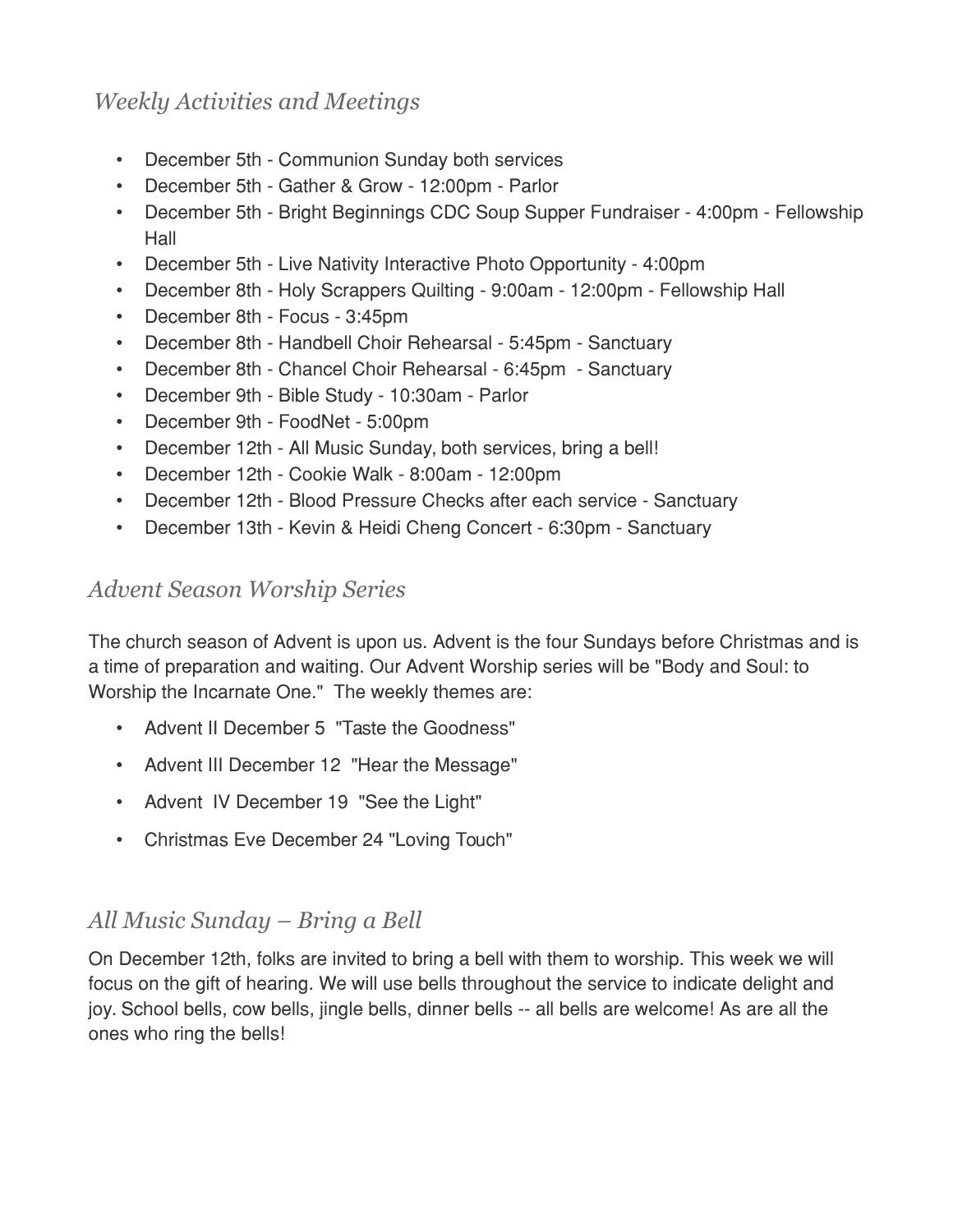# *The Greatest Story - A Christmas Program*

All are invited and welcome on Wednesday, December 15th to the Midweek FOCUS Christmas meal and Children's Christmas program! The preschool and school-age children of Seward UMC and Bright Beginnings CDC have been busy learning new songs and memorizing lines for the program. They are preparing to share the story of Christ's birth and to spread Christmas hope, love, joy, and peace through music. The story begins with a family discussing an upcoming birthday. The birthday child asks the question, "What was it like the day I was born?" The telling of this family story leads to re-telling the story of the birth of Jesus.

Please plan to join us between 5:00-6:30pm for a delicious Christmas meal in the Fellowship Hall. The program will begin at 6:30pm in the Sanctuary. We hope to see you there as we continue to prepare to worship God with our whole selves, Body & Soul.

#### *2021 Bazaar was a Big Success, Thank You*

Church Family, our Church Bazaar was a TOTAL SUCCESS because of each one of you! A TOTAL of \$8,200 from our Bazaar proceeds will be distributed in 2022 to support outreach and mission ministries locally and worldwide. Thank YOU, Church Family, for your prayers, your willing hands, and the heartfelt generosity of your time, talents, and treasures. Watch for announcements about the mission and outreach programming Seward United Methodist Church will be supporting in 2022.

# *2022 Mission Trip to the Pine Ridge*

Mission Trip to Re-Member on the Pine Ridge Reservation: We will be going to work in ministry with the Ogallala Lakota Oyate residents the week of Saturday, May 28th through Saturday, June 4th. All Senior High students and all adults are eligible to go on this amazing trip with us. Our friends at Faith Lutheran have also been invited to attend this special week of work and love and learning… please see Pastor Jo Ellen or Jamie Axthelm for more information on this week long trip for mission. We will be working on fundraisers, beginning with a Cookie Walk, in December as well as other plans. A meeting will be hosted early in December to begin to gather our "team". We have 14 spots available at this time, and they will be on a first to sign up basis, after our first gathering meeting. Please let Pastor Jo Ellen know if you want on the "I am interested" email list so you will get a specific email to attend an interest meeting.